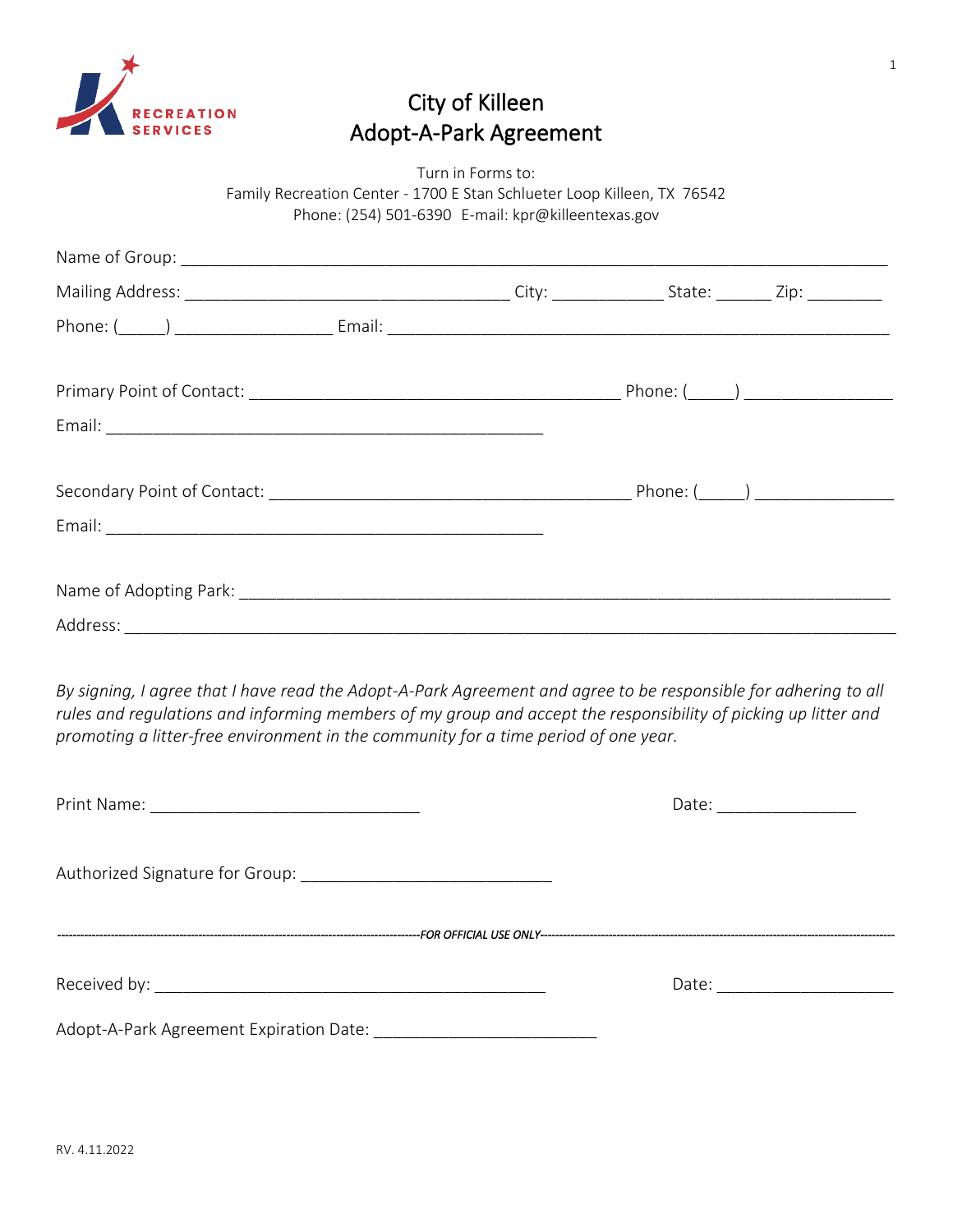Recreation Services and the members of

hereinafter called the "Group" recognize the need and the desirability of litter-free parks and are entering this agreement to permit the Group to contribute toward the effort of maintaining litter-free parks.

By signature below, the Group, both jointly and individually, acknowledges the hazardous nature of the work, and agrees both jointly and individually, to the following terms and conditions:

- Participants in the Group agree to obey and abide by all laws and regulations relating to safety and such terms and conditions as they may be required by the City of Killeen for special conditions on a particular adopted section.
- When participants are 15 years of age or younger, the Group shall furnish adequate supervision by one or more adults.
- Groups shall adopt the park location that is approved by Recreation Services.
- Groups shall be required to adopt for a minimum period of one year.
- Groups shall pick up litter a minimum of 4 (four) times per year and at such additional times as needed. It is required that one of these pickups occur during *the TX statewide trash off event in April*.
- Group shall not subcontract or assign its duties or responsibilities to any other group or organization.
- Group shall **NOT** enter or attempt to remove litter from private property; all activity must be limited to the assigned location.
- Group shall appoint or select two points of contact to serve as a spokesperson for the Group to interact with Recreation Services.
- Group shall obtain required supplies and materials from Recreation Services per submitted request *at least five (5) business days in advance of clean up*.
- Materials and supplies furnished by Recreation Services shall be used solely for the Adopt-A-Park program.
- Each Group shall be responsible for prohibiting participants from either possessing or consuming alcoholic beverages while on the adopted section.
- Each Group shall be responsible for maintaining a first-aid kit and adequate drinking water while participating in litter pick up on the adopted section.
- The Group shall have the option of renewing the agreement, subject to the approval of Recreation Services and the continuation of the Adopt-A-Park program.

### Recreation Services agrees to accomplish the following:

- Work with the Group to determine the specific park to be adopted.
- Coordinate the erection of a sign, within 90 days after the initial pickup to be placed in a noticeable area along the adopted section with the Group's name or acronym displayed.
- Provide trash bags & grabbers.
- Coordinate the removal of the filled trash bags.

### Additional terms and conditions:

- Group is responsible for keeping the contact persons and information updated.
- Supplies are to be picked up at the designated locations by appointment.
- Recreation Services is to be notified of the day and time of the clean up before each event at least *five (5) business days* in advance.
- Group is responsible to submit the Event Report to Recreation Services with the following information: the number and location of bags, number of volunteers, and a photo of the event.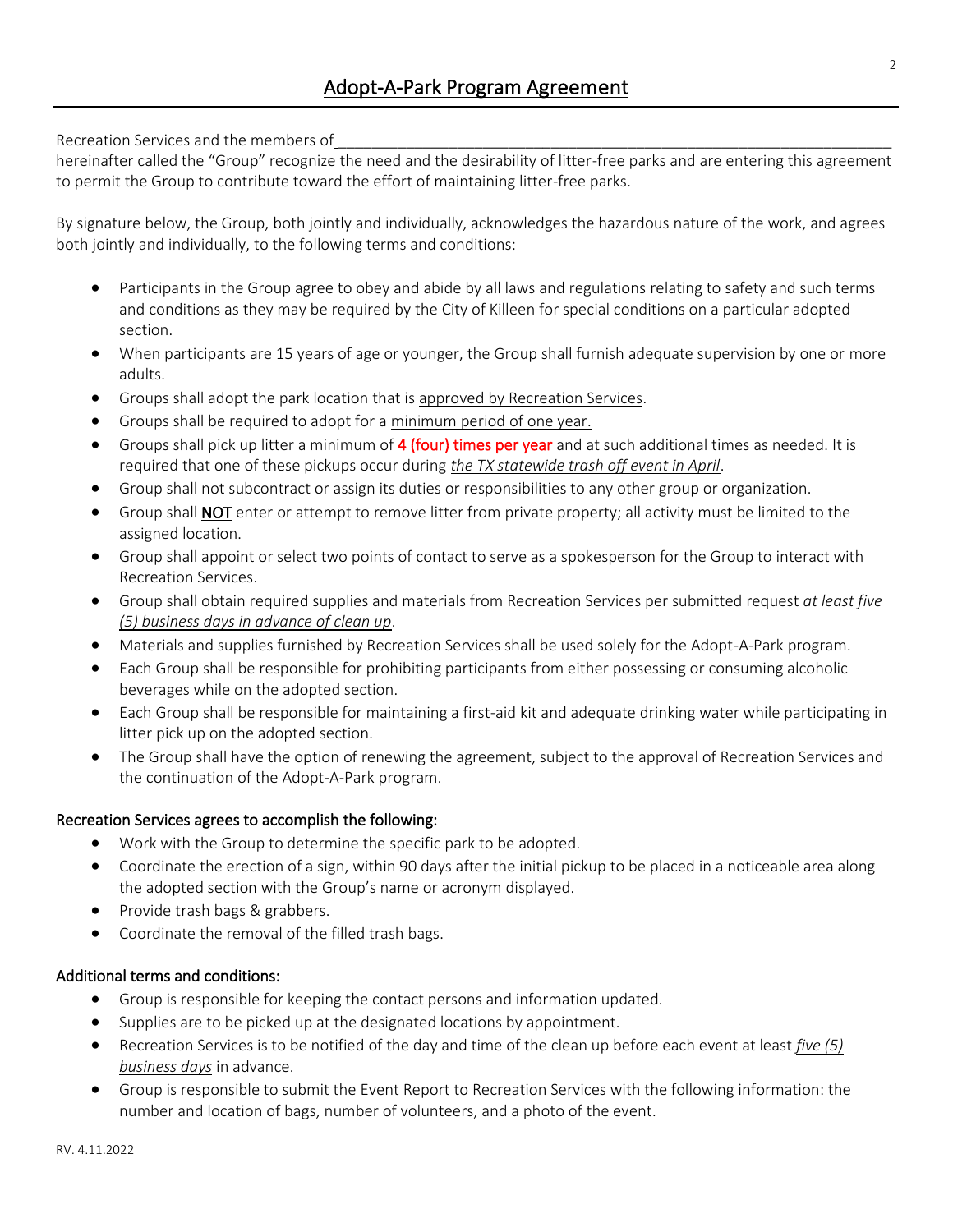- Group will report to Recreation Services any litter in the adopted section that is unusual, i.e., large, heavy or hazardous items.
- Group will place trash bags under their designated sign for pick up and submit their photo of the group with the filled trash bags at their sign.

### Safety Guidelines

Must review safety rules and guidelines with your group prior to beginning any cleanup project. These rules are not all inclusive; please feel free to add any additional rules that will help keep your group safe while in the park.

- Children 15 years of age or younger, must be supervised at all times.
- Always wear gloves and appropriate safety gear.
- Do not pick up trash near the street, in the parking lot or near the curb.
- Do not pick up any sharp objects, such as broken glass or needles.
- Do not run in front of vehicles entering the park or park staff working in the park.
- Wash hands thoroughly after project is complete.
- Report any hazards or vandalism to park staff immediately at 254-501-8889.
- Lift all objects with your legs, not your back.
- Wear sun block and/or a hat.
- Drink plenty of water and take frequent breaks.
- Work in partners whenever possible.
- Wear appropriate clothes and shoes depending on the project and the temperature.
- Report any suspicious behavior to the Police.
- Seal all trash bags tightly prior to placing them next to designated trash receptacle for pick-up.
- Let park staff members know when you have a scheduled project day so they can let you know of any activities or construction projects that may be taking place in the park that day.
- Do not work at night or during potentially hazardous weather conditions.
- Do not block pathways or trails.
- Do not use power equipment or chemicals when weeding in the parks.

## *If, in the sole judgment of Recreation Services, it is found that the adopting group is not meeting the terms and conditions of this agreement, upon 30 days' notice, Recreation Services may terminate the adoption agreement and remove the sign.*